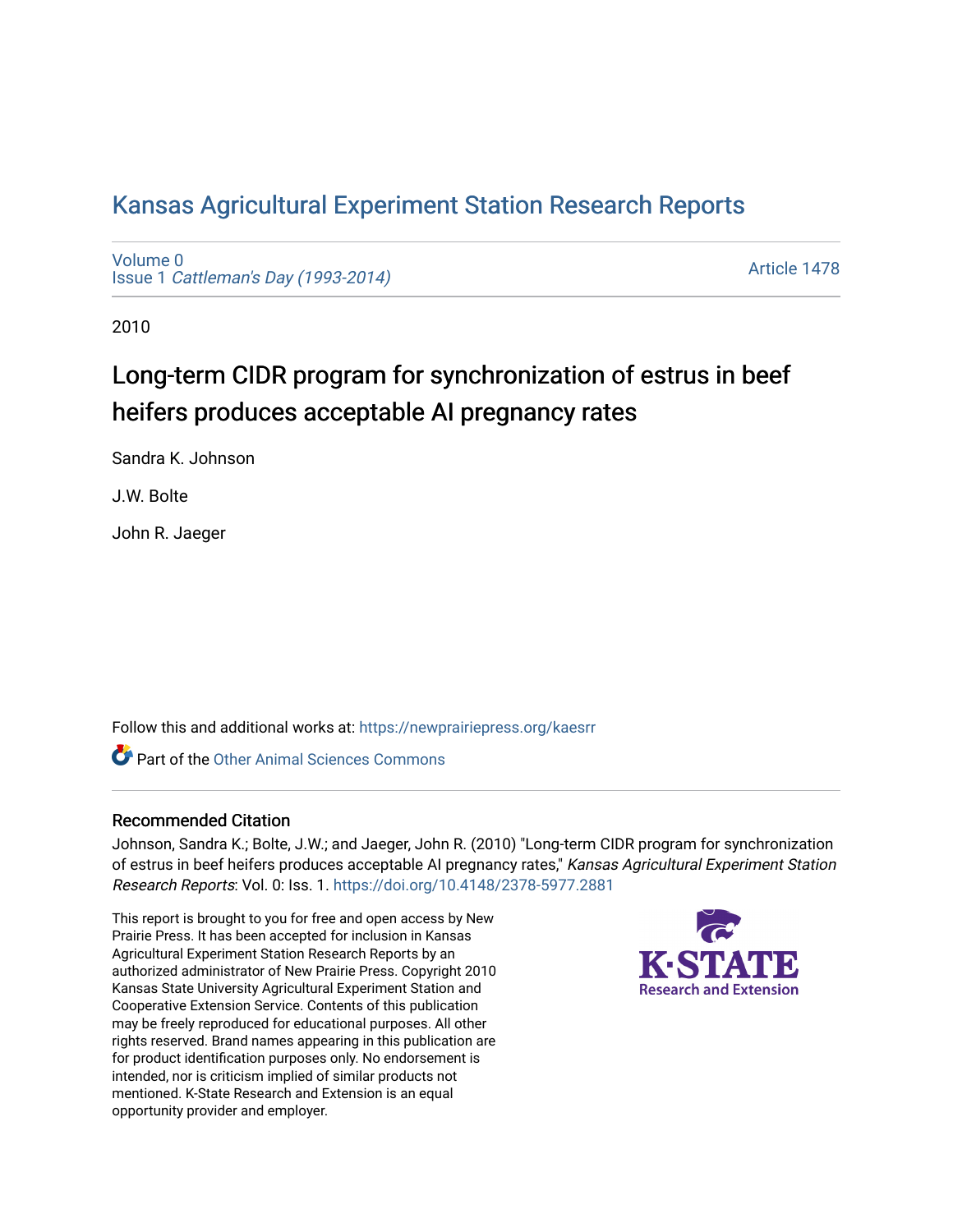# Long-term CIDR program for synchronization of estrus in beef heifers produces acceptable AI pregnancy rates

### Abstract

Routinely achieving pregnancy rates greater than 50% with fixed-time artificial insemination (AI) in heifers has been difficult. The Beef Reproduction Task Force recently added the intravaginal progesteronereleasing device (CIDR)-Select to its list of recommended fixed-time AI protocols. Research and field trials in Missouri have achieved AI pregnancy rates in the range of 55% to 60%. Another relatively new protocol is the 5-day CO-Synch, a timed AI protocol + CIDR that has produced pregnancy rates similar to or higher than those obtained with the standard 7-day CO-Synch + CIDR protocol. It is not known whether these two systems differ in terms of estrous response. The objective of the current study was to compare effects of a long-term, 14-day CIDR-Select protocol and a 5-day CO-Synch + CIDR protocol on estrous distribution and AI pregnancy rate in yearling beef heifers.

#### Keywords

Cattlemen's Day, 2010; Kansas Agricultural Experiment Station contribution; no. 10-170-S; Report of progress (Kansas State University. Agricultural Experiment Station and Cooperative Extension Service); 1029; Beef Cattle Research, 2010 is known as Cattlemen's Day, 2010; Beef; CIDR; Estrus; Heifers; AI; Pregnancy rates

#### Creative Commons License



This work is licensed under a [Creative Commons Attribution 4.0 License](https://creativecommons.org/licenses/by/4.0/).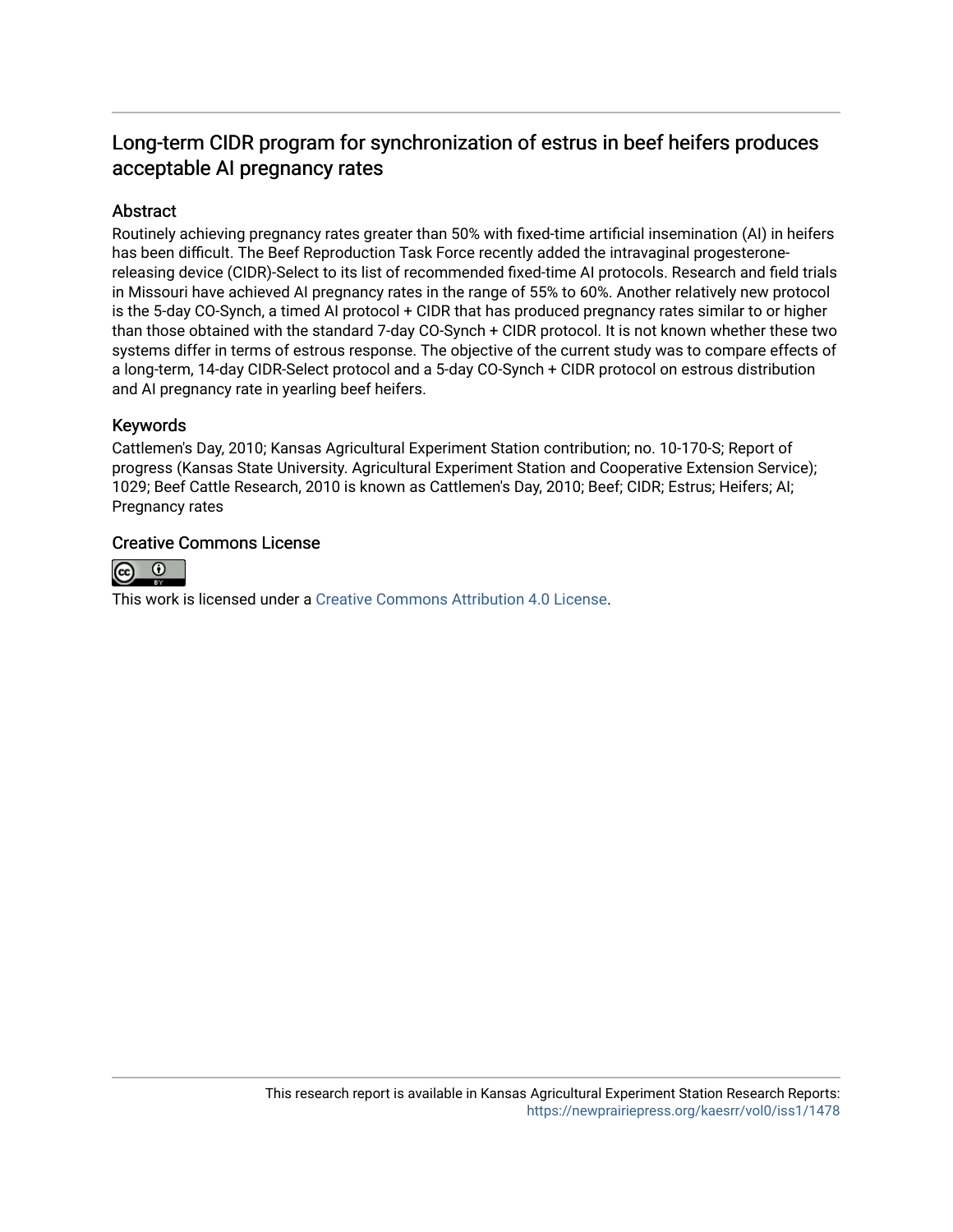# Long-Term CIDR Program for Synchronization of Estrus in Beef Heifers Produces Acceptable AI Pregnancy Rates

# *S.K. Johnson, J.R. Jaeger, and J.W. Bolte*

# Introduction

Routinely achieving pregnancy rates greater than 50% with fixed-time artificial insemination (AI) in heifers has been difficult. The Beef Reproduction Task Force recently added the intravaginal progesterone-releasing device (CIDR)-Select to its list of recommended fixed-time AI protocols. Research and field trials in Missouri have achieved AI pregnancy rates in the range of 55% to 60%. Another relatively new protocol is the 5-day CO-Synch, a timed AI protocol + CIDR that has produced pregnancy rates similar to or higher than those obtained with the standard 7-day CO-Synch + CIDR protocol. It is not known whether these two systems differ in terms of estrous response. The objective of the current study was to compare effects of a long-term, 14-day CIDR-Select protocol and a 5-day CO-Synch + CIDR protocol on estrous distribution and AI pregnancy rate in yearling beef heifers.

# Experimental Procedures

In 2008 ( $n = 69$ ) and 2009 ( $n = 74$ ), Angus and Angus cross yearling heifers were assigned to one of two treatments on the basis of age and weight. Heifers assigned to the CIDR-Select protocol (Figure 1) received an EAZI-BREED CIDR insert (1.38 g, Pfizer Animal Health, New York, NY) from day -30 through day -16, 2 mL Fertagyl (gonadotropin-releasing hormone; Intervet-Schering Plough Animal Health, De Soto, KS) intramuscularly on day -7, and 5 mL Prostamate (prostaglandin  $F_{2a}$ ; Teva Animal Health, St. Joseph, MO) intramuscularly on day 0. Heifers assigned to the 5-day CO-Synch + CIDR protocol (Figure 1) received a CIDR insert and 2 mL Fertagyl intramuscularly on day -5 and 5 mL Prostamate intramuscularly and CIDR removal on day 0. On day 0, heifers received either an Estrotect patch (Estrotect, Inc., Spring Valley, WI; 2008) or a Kamar patch (Kamar, Inc., Steamboat Springs, CO; 2009). Heifers were observed at least twice daily for estrus until 60 hours after Prostamate injection. Heifers observed in estrus prior to 60 hours were inseminated using the AM/PM rule. At 72 hours, all heifers not previously observed in estrus were inseminated and received 2 mL Fertagyl intramuscularly (clean-up timed AI). Bulls were introduced at least 10 days after timed-AI. Pregnancy to AI was determined by transrectal ultrasonography between 28 and 35 days after AI.

Serum samples for determination of progesterone concentrations were collected 10 days before and at the start of each treatment. Heifers with progesterone concentrations greater than or equal to 1 ng/mL in one or both samples were considered cycling.

## Results and Discussion

Heifers were younger (P<0.05) on day 0 in 2009 than in 2008 (13.6 vs. 14.6 months, respectively; Table 1). A majority of heifers were cycling prior to initiation of treatments, and the proportion did not differ with treatment or year.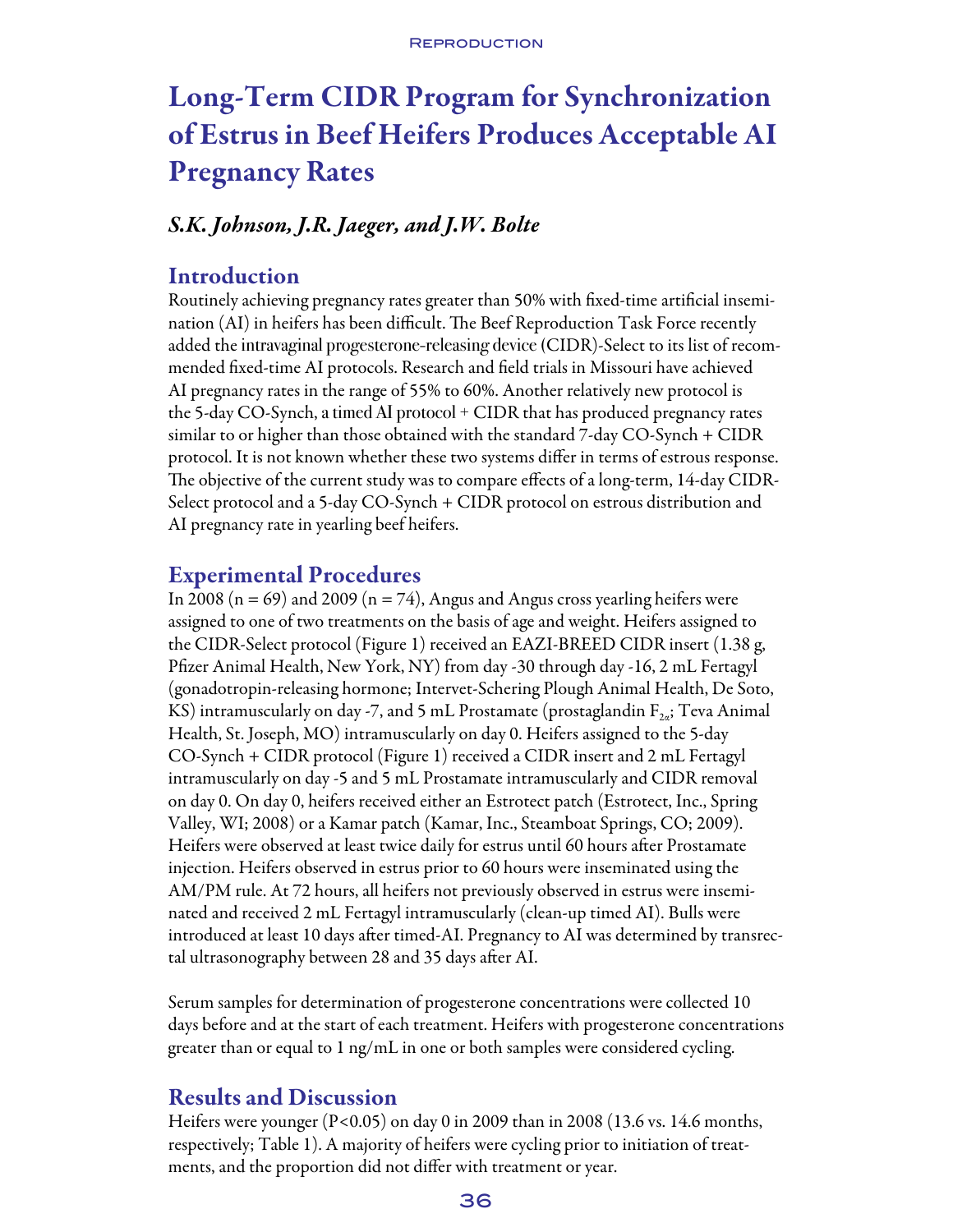#### **REPRODUCTION**

Interval to estrus was longer (P<0.01) in 2008 than in 2009 (63.4  $\pm$  1.5 hours and  $55.9 \pm 1.9$  hours, respectively). There was no difference in interval to estrus due to treatment (60.6  $\pm$  1.4 hours and 58.6  $\pm$  1.4 hours for CIDR-Select and 5-day CO-Synch + CIDR, respectively). The proportion of heifers displaying estrus by 60 hours after Prostamate injection was 34% (48/143) and did not differ with treatment.

Conception rate after observed estrus was higher  $(P<0.01)$  for CIDR-Select than for 5-day CO-Synch + CIDR, as was pregnancy rate to clean-up timed AI and overall AI pregnancy rate (Table 2). Final pregnancy rate was 82% and 90% for CIDR-Select and 5-day CO-Synch + CIDR, respectively, and did not differ between estrous synchronization treatments.

This is one of the first studies to show a lower conception rate after observed estrus following a 5-day CO-Synch + CIDR protocol compared with other synchronization treatments. Most available data compares fixed-time AI pregnancy rate of the 5-day CO-Synch + CIDR protocol with that of the standard 7-day treatment protocol. Pregnancy rate to AI after the 5-day protocol has either been equal to or greater than that in the 7-day protocol. In some of those studies, a second injection of prostaglandin (Prostamate in this study) was administered 12 hours after the first injection at the time of CIDR removal. Two injections of prostaglandin have been used to ensure regression of corpora lutea induced by the gonadotropin-releasing hormone injection administered at CIDR insertion. If luteal regression had been deficient in this study, the estrus response or interval to estrus may have been affected, but that was not the case. The relatively low number of heifers per treatment in this study and the amount of data from other studies with much higher conception rates suggests the poor pregnancy rate in the 5-day treatment may be a result of small treatment groups and the challenges presented by variation of categorical (yes/no) data.

## **Implications**

The CIDR-Select protocol for synchronization of estrus and ovulation in beef heifers results in industry-acceptable pregnancy rates; however, the need to handle animals five times may limit its application.

| Table 1. Characteristics of hences |                       |    |               |            |  |  |
|------------------------------------|-----------------------|----|---------------|------------|--|--|
| Year                               | Treatment             | n  | Age, days     | Cycling, % |  |  |
| 2008                               | CIDR-Select           | 35 | $438 \pm 3.2$ | 97         |  |  |
|                                    | 5-day CO-Synch + CIDR | 34 | $437 \pm 3.2$ | 94.3       |  |  |
|                                    |                       |    | $438 \pm 2.2$ | 96         |  |  |
| 2009                               | CIDR-Select           | 37 | $411 \pm 3.1$ | 86.5       |  |  |
|                                    | 5-day CO-Synch + CIDR | 37 | $409 \pm 3.1$ | 97.3       |  |  |
|                                    |                       |    | $410 \pm 2.2$ | 92         |  |  |

### Table 1. Characteristics of heifers